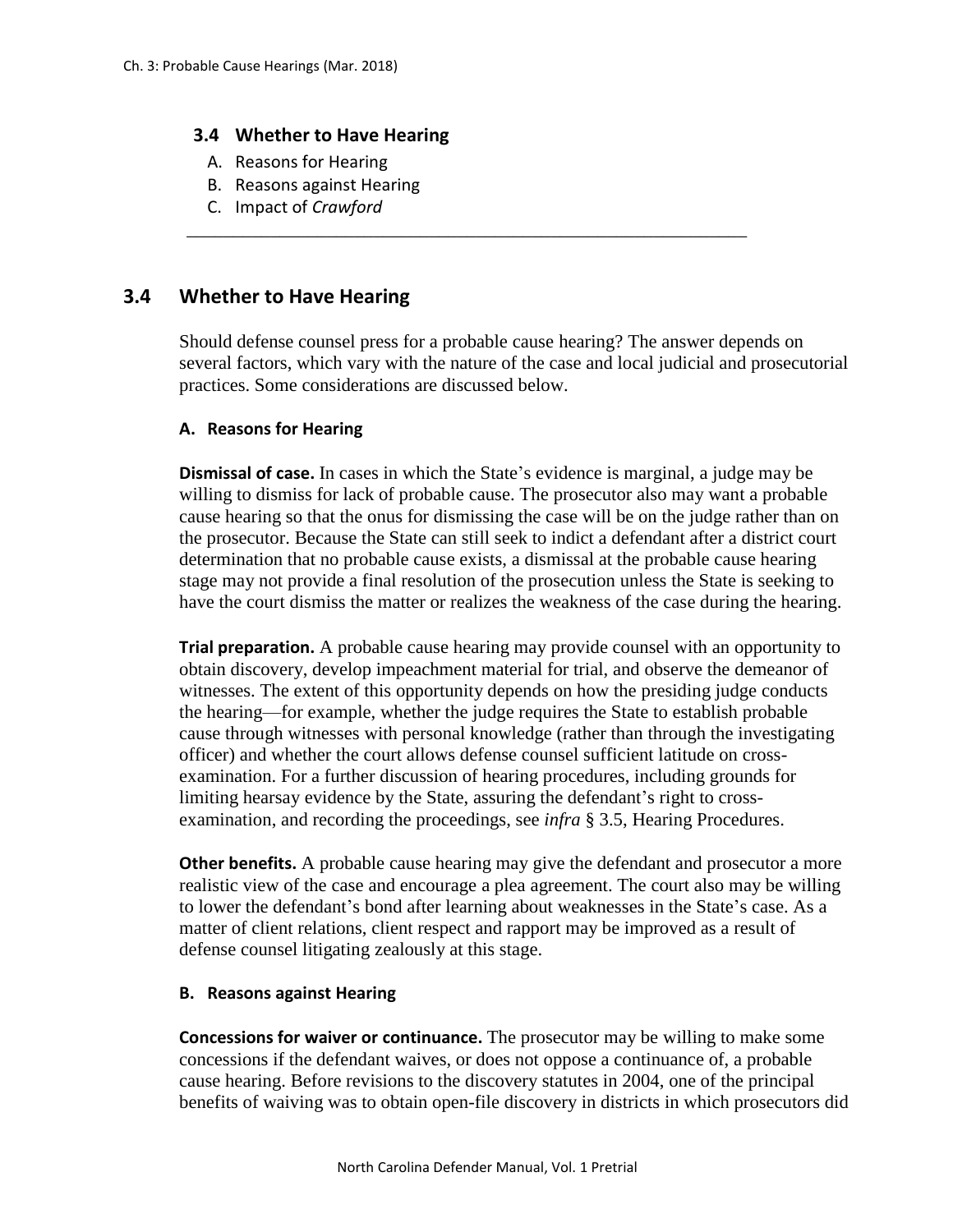not voluntarily provide it. Now that the statutes require open-file discovery (*see infra* § 4.1A, Statutory Right to Open-File Discovery (2d ed. 2013)), the potential benefits of waiving are not as great. *See also infra* "Waiver" in § 3.4C, Impact of *Crawford* (discussing possible drawback of expressly waiving probable cause hearing). Still, there may be some value in waiving or at least not opposing a continuance of a probable cause hearing. For example, the prosecutor may agree to provide discovery earlier than statutorily required, stipulate to a bond reduction, or agree to a misdemeanor plea. Once the case is in superior court, which occurs if the defendant waives the probable cause hearing (*see* G.S. 15A-606(c)), the defendant may file a motion in superior court to compel discovery. *See* G.S. 15A-902(c) (motion for discovery must be heard by superior court judge).

Continuing the probable cause hearing also may benefit the defendant without a specific concession. Until the prosecution obtains an indictment or the defendant waives the probable cause hearing, the case does not move to superior court. Keeping the matter in district court may benefit the client—for example, the prosecutor may be more likely to extend a misdemeanor plea offer in district court while he or she may feel wedded to the felony charge once an indictment has issued. Further, the passage of time may allow for additional investigation of the case or an opportunity for the defendant to complete steps in mitigation. Depending on local practice, it may be possible to arrange to have a probable cause hearing date continued without the attendance of the defendant.

**Difficulty of obtaining hearing.** In some judicial districts, the defendant may not have a realistic chance of getting a probable cause hearing. In those circumstances, the defendant may fare better by not opposing the continuance of the probable cause hearing in exchange for some concession.

**Potential drawbacks of hearing.** On occasion, a probable cause hearing may harm a defendant's case. For example, it may alert the prosecutor to additional charges. Also, if a witness from a probable cause hearing is unavailable at trial, the State may argue that the defendant had an adequate opportunity to cross-examine the witness at the probable cause hearing and therefore the Confrontation Clause does not bar the State from introducing the witness's testimony or other out-of-court statements. *See infra* § 3.4C, Impact of *Crawford*. Generally, however, the opportunity to test the State's evidence outweighs the potential drawbacks of having a hearing.

## **C. Impact of** *Crawford*

This section discusses the admissibility of statements at trial when the defendant has had an opportunity to cross-examine a witness at a probable cause hearing. For a discussion of the applicability of the Confrontation Clause to the admissibility of statements at a probable cause hearing, see *infra* § 3.5B, Rules of Evidence.

**Prior opportunity for cross-examination.** In *Crawford v. Washington*, 541 U.S. 36 (2004), the U.S. Supreme Court held that the Confrontation Clause of the U.S. Constitution bars the State from introducing a witness's testimonial statements except in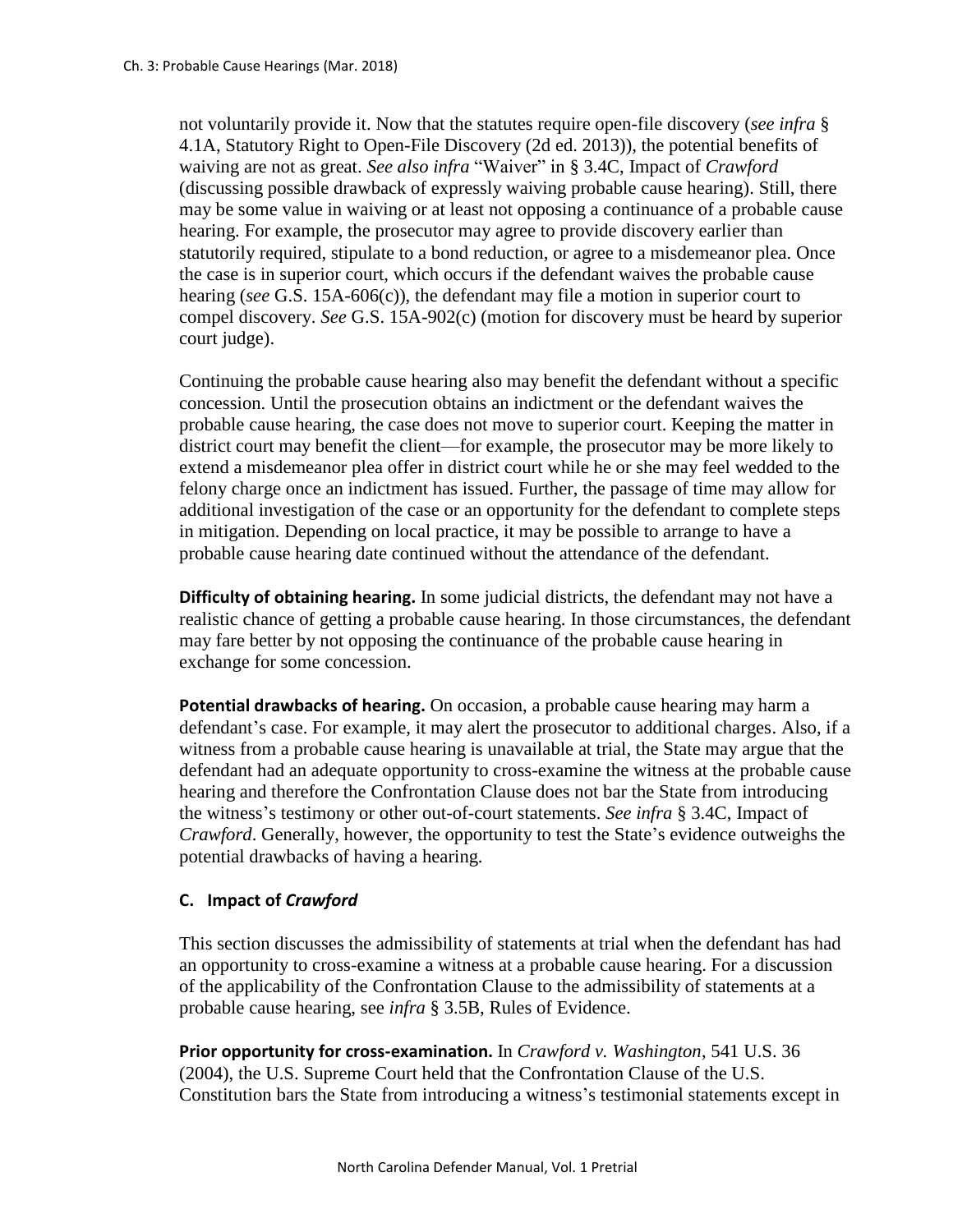certain circumstances. One permissible circumstance is when the witness who made the statement is unavailable for trial *and* the defendant had a prior motive and opportunity to cross-examine the witness concerning the statement. A probable cause hearing may afford the defendant a prior motive and opportunity to cross-examine an unavailable witness. In *State v. Ross*, 216 N.C. App. 337 (2011), the victim of a home invasion and shooting was unavailable to testify at trial because she had moved to Mexico, and the State introduced the victim's testimony from the probable cause hearing. The Court of Appeals found that the defendant had an adequate opportunity at the probable cause hearing to cross-examine the victim and that *Crawford* was not violated. The *Ross* Court found it significant that the defendant was represented by an attorney at the probable cause hearing, the same attorney acted as one of his trial lawyers, the attorney crossexamined the victim at the probable cause hearing, and the defendant had the same motive to cross-examine at trial. The court rejected the defendant's argument that the prior opportunity to cross-examine was inadequate because the defendant had not had an opportunity to review all of the discovery at the time of the hearing. *See also State v. Rollins*, 226 N.C. App. 129 (2013) (no violation of the defendant's confrontation rights occurred in murder case when the defendant had a chance at the defendant's plea hearing to cross-examine a State's witness who testified to the factual basis for the plea, the defendant successfully appealed the denial of his suppression motion following his guilty plea, the trial court found the witness was unavailable at trial when the witness claimed no recollection of any of the events or her prior testimony at the plea hearing, and the trial court admitted the witness's testimony from the plea hearing at trial; court rejected defendant's argument that he had no motive to cross-examine the witness at the plea hearing).

The U.S. Supreme Court has not addressed whether a probable cause hearing provides an adequate prior motive and opportunity for cross-examination. In a pre-*Crawford* case, the U.S. Supreme Court suggested that such testimony would be admissible if: (1) the statement was made under oath; (2) the defendant was represented by counsel at the hearing; (3) the defendant had motive and opportunity to cross-examine the witness about the statement at the hearing; and (4) the hearing was conducted before a judicial tribunal, equipped to provide a judicial record of the hearings. *California v. Green*, 399 U.S. 149, 165 (1970); *see also See* Jessica Smith, *[Crawford v. Washington: Confrontation One](http://sogpubs.unc.edu/electronicversions/pdfs/crawford.pdf)  [Year Later](http://sogpubs.unc.edu/electronicversions/pdfs/crawford.pdf)*, at 31 (Apr. 2005) (summarizing cases)

An *unrecorded* probable cause hearing may not qualify as a prior opportunity for crossexamination under *Crawford*. *See State v. Miller*, \_\_\_ N.C. App. \_\_\_, 801 S.E.2d 696 (2017) (finding that it could not determine that defendant had a prior motive and opportunity for cross-examination for testimonial witness statements made at an unrecorded district court trial), *review granted*, \_\_\_ N.C. \_\_\_, 802 S.E.2d 731 (2017).

*Ross* also found that the Confrontation Clause did not bar the State from introducing at trial statements made by the witness before the probable cause hearing for the purpose of corroborating the witness's testimony from the probable cause hearing (at which the defendant had an adequate motive and opportunity for cross-examination). The statements of the unavailable witness made before the probable cause hearing in *Ross*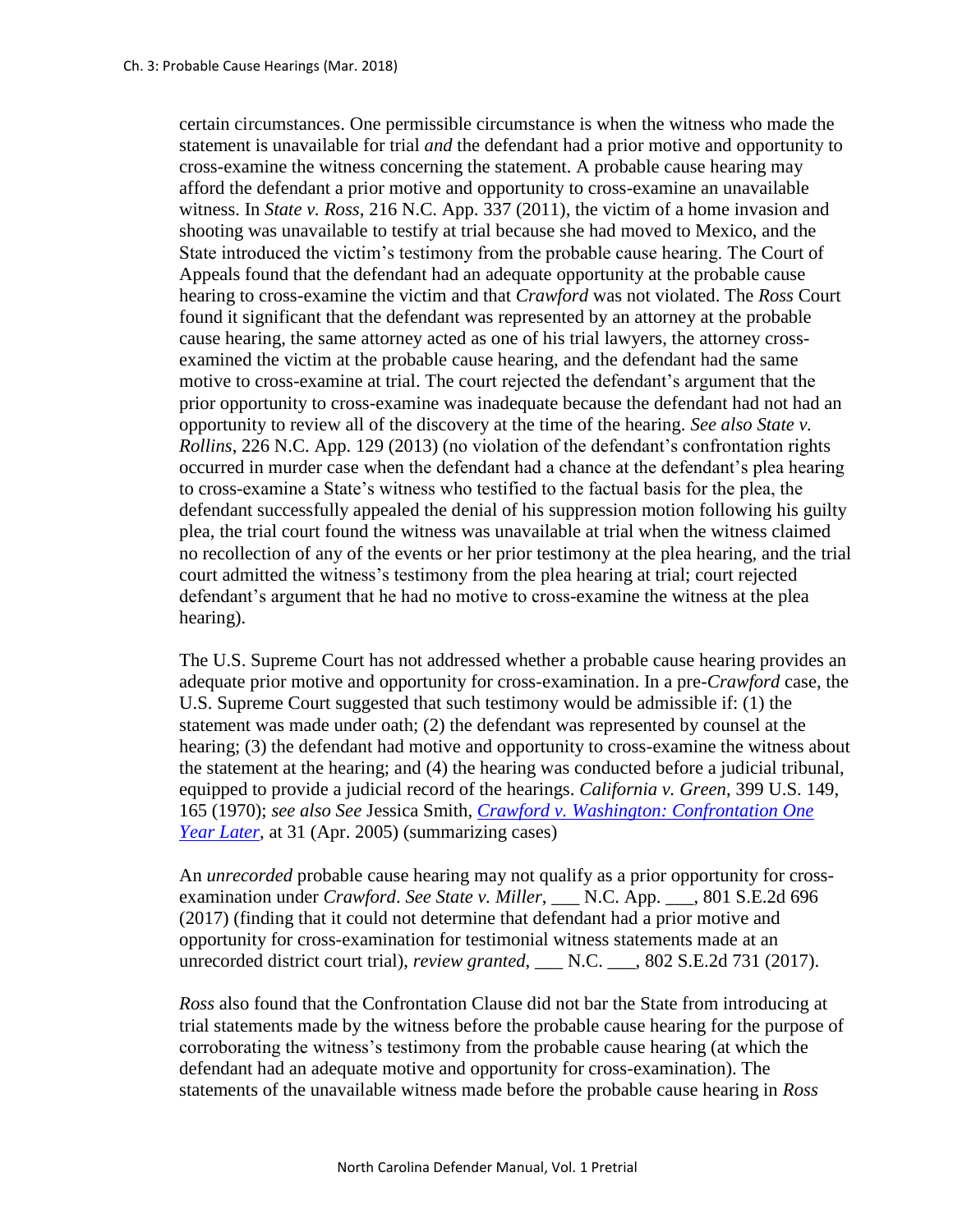were substantially similar to the probable cause testimony of the witness, and the defendant failed to identify any issues not raised in the cross-examination at the probable cause hearing that he would have raised at trial. For additional discussion of *Ross*, see Jessica Smith, *[Court Holds that Probable Cause Hearing Provides a Prior Opportunity](https://nccriminallaw.sog.unc.edu/court-holds-that-probable-cause-hearing-provides-a-prior-opportunity-to-cross-examine/)  [to Cross Examine](https://nccriminallaw.sog.unc.edu/court-holds-that-probable-cause-hearing-provides-a-prior-opportunity-to-cross-examine/)*, N.C. CRIM. L., UNC SCH. OF GOV'T BLOG (Nov. 7, 2011). While not discussed in *Ross*, under Rule 806 of the North Carolina Rules of Evidence, an attack on the hearsay declarant's credibility is required before hearsay may be used for coorborative purposes.

Notwithstanding the result in *Ross*, counsel has a number of arguments to distinguish the decision and resist the admission of testimonial statements of an unavailable witness. Among other things, although North Carolina's statutes give the defendant the right to cross-examine at a probable cause hearing (*see infra* § 3.5C, Cross-Examination), as a practical matter judges may limit cross-examination. If the judge does not allow counsel to cross-examine the witness on issues that counsel would have explored at trial, counsel may be able to distinguish *Ross.* If counsel can identify topics that were not explored at the probable cause hearing—perhaps because discovery revealed significant additional evidence—counsel can argue that the opportunity to cross-examine at the probable cause hearing was inadequate. The defendant can likewise argue that cross-examination was inadequate if the State seeks an indictment on different charges following the probable cause hearing, as the motive to cross-examine may be affected by the choice of charges. *Ross* also can be distinguished if the defendant was not represented at the probable cause hearing or was represented by an attorney who did not act as trial counsel. If the witness made testimonial statements after the probable cause hearing, the defendant obviously would have had no opportunity to cross-examine the witness about those statements and, at the least, those should be inadmissible. If testimonial statements were made before a probable cause hearing but not admitted at the hearing, the defendant may not have had a prior motive and opportunity to cross-examine the witness on those statements. If the trial judge holds that there is no *Crawford* violation, the testimony from the probable cause hearing or the witness's out-of-court statements still must satisfy North Carolina's Rules of Evidence, including applicable hearsay exceptions. *See, e.g.*, N.C. R. EVID. 804(b)(1) (criteria for admission of former testimony as exception to hearsay rules).

**Waiver.** An additional issue is whether waiving a probable cause hearing would allow admission at trial of an unavailable witness's testimonial statements. Waiver of the right to confrontation, like the waiver of other constitutional rights, must be knowing, voluntary, and intelligent. *See Melendez-Diaz v. Massachusetts*, 557 U.S. 305, 314 n.3 (2009); Jessica Smith, *[Understanding the New Confrontation Clause Analysis: Crawford,](http://sogpubs.unc.edu/electronicversions/pdfs/aojb1002.pdf)  [Davis, and Melendez-Diaz](http://sogpubs.unc.edu/electronicversions/pdfs/aojb1002.pdf)*, ADMINISTRATION OF JUSTICE BULLETIN No. 2010/02, at 21 (UNC School of Government, Apr. 2010). It seems unlikely that the courts would hold that waiver of a probable cause hearing constitutes a knowing, voluntary, and intelligent waiver of the right to confront witnesses, whom the State may or may not have called at a probable cause hearing. If forgoing a probable cause hearing would allow the State to introduce at trial the statement of any unavailable witness who could have testified at the hearing, the constitutional requirements announced in *Crawford* would be "effectively eliminate[d]." *Belvin v. State*, 922 So. 2d 1046, 1053 (Fla. App. 2006) (citation omitted)